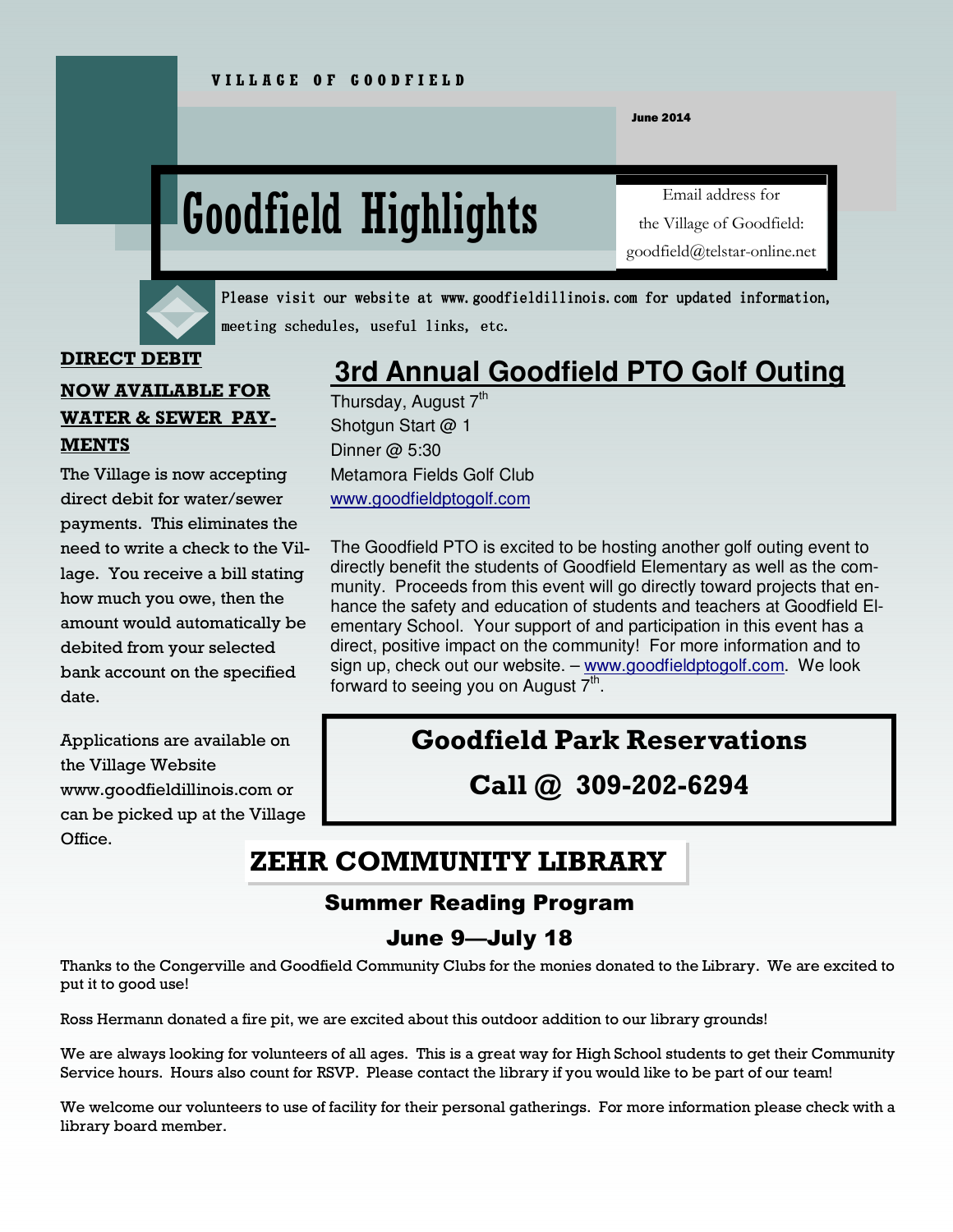# From the Police Department

*School is out and summer is here! Let's make sure we make this a SAFE and happy summer for all of us—drivers keep a watch out for children playing near the street and kids– keep an eye out for cars when entering a street or crossing a street. Parents review with your children to not talk to strangers or to accept gifts from them and never get in someone's vehicle. Make sure you know where your children are and who they are with!* 

*The Deer Creek/Goodfield Police Department is here to serve you and welcomes any comments you may have. The following is the contact information for the Police Department:* 

> EMERGENCY 911 POLICE DEPARTMENT (309) 447-6265 WOODFORD COUNTY DISPATCH (309) 467-2375 TAZE-WELL COUNTY DISPATCH (800) 322-0166

#### **Storm Siren Guidelines**

Sirens will be activated based on visual verification of a funnel cloud, tornado or strong rotation of clouds. Sirens will be activated for 1 cycle which is 3 minutes. No "all clear" signal will be given.

Storm sirens are "outdoor warning devices", which means they are intended to provide warning of tornadoes to individuals who may be outside. If you are inside during the storm siren activation you may not be able to hear the warning. The storm sirens rotate during the warning cycle, distance and weather may affect the volume of the warning siren at various locations throughout the Village.

Normal testing of the storm sirens will be performed the first Tuesday of each month (March through October) at 10:00a.m. If however, there is severe weather at that time no test will be conducted for the month.

Residents are encouraged to purchase weather alert radios.

 **Goodfield Fire Department is looking for volunteers to join the department. We are currently under-staffed and in need of help, especially during the daytime hours. Anyone 18 or older and who is currently either a resident or works inside the town limits can apply. Anyone interested can contact Erik Johnson at 309-253-6794 for more details or email Erik at erik@crosspointcc.org.** 

#### **GUIDELINES FOR GARBAGE COLLECTION**

- All loose garbage must be secured in cans or garbage bags
- Cans shall not be larger then 50 gallons or heavier than 50 lbs. Cans designed to be emptied by mechanical hoist shall not be allowed.
- Goodfield Disposal, Inc. is allowed to charge a resident an additional fee for such things as building material, large furniture, appliances or an unusually large volume of refuse.
- Any items prohibited from being taken to landfills will not be picked up without special arrangement by resident with Goodfield Disposal, Inc.
- Contact Goodfield Disposal at 309-645-5708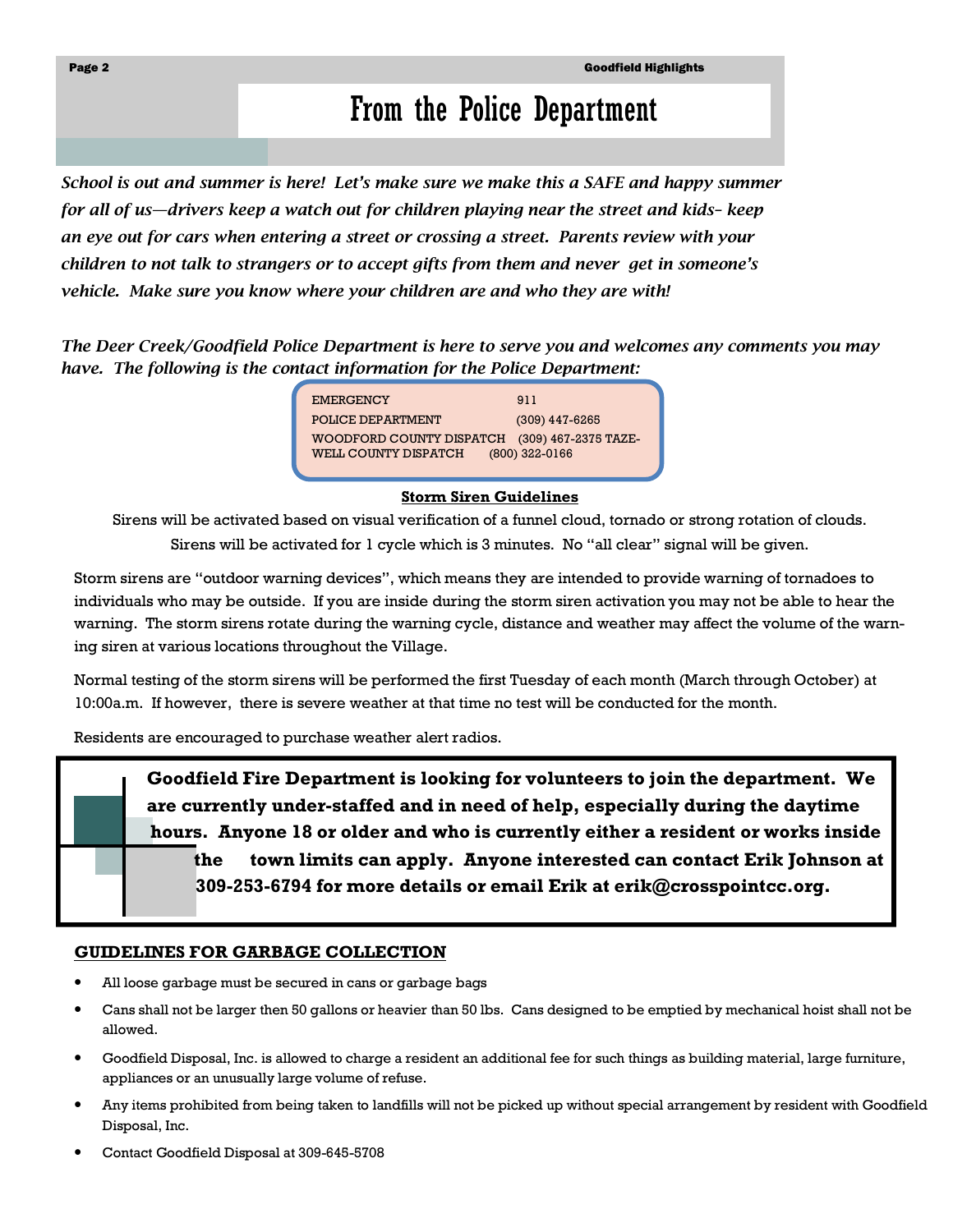Thank you to the Goodfield Community Club for donating \$25,000 to the Village to be used to extend the Goodfield Park walking/biking path all the way to the new Bridle Ridge Subdivision. This extension will add almost .5 miles of paved walking path, and will double the length of our current path! The donation is greatly appreciated!



If you have any used flags which need proper disposal please drop them off at the Village Hall. We will see that they get to the American Legion for proper and respectful disposal.

#### **Street Repairs**

Street repairs and maintenance work will start soon to repair some street damage along with maintenance of ditches and the edges of the roads. This may result in grading the ditch area along the road to promote better drainage. Keep in mind your property line usually ends 10-15 feet from the edge of the street. This allows us to perform maintenance to the road and ditches as needed in the public right of way.

#### **Grass Clippings**

Please do not blow grass clippings on the streets or sidewalks. This restricts the flow to the storm sewer system.

#### **Swimming Pools**

**Building Permit is required for in-ground swimming pools along with proper fence and self locking gates.** 

**A permit may be required for erection of portable pools. Set back limits must be observed.** 

**Please contact Village Hall with any questions you may have.** 

#### **Burning in the Village**

Open burning of yard waste and garbage can create problems for yourself and neighbors. Village Codes states, "It shall be unlawful for any person to burn any garbage, refuse, shingles, tires, plastics or any petroleum products within the Village. No material of any description shall be burned in an open fire after 8:00p.m., or before 7:00a.m. Burning is prohibited on any public streets, sidewalks or alleys of the Village." Please do not try to burn freshly cut grass clippings!

#### **Mailbox Ordinance**

Mailboxes or supports that are placed too close to

The roadway pavement and mailbox supports that do not break away readily when struck, interfere with the Village's snow plowing operations and present a hazard to motorists. The Mailbox

Ordinance prohibits the use of brick mailbox enclosures. Your cooperation in addressing these safety issues will be appreciated!

#### **Changes to off Street Parking:**

Please notice changes to Village Code referring to Off Street Parking which was adopted May 21, 2009. The code currently states, " No vehicle may be parked in the front yard, unless it's parked on a durable surfaced driveway, provided it has valid license plates and operable. The vehicle should not extend on the sidewalk or public right of way and should not obstruct the view of street traffic. Side yard parking is permitted as long as the vehicle is parked on a durable surfaced area with driveway. However, no rear yard parking is permitted except where garage with a durable surfaced driveway is located.

#### **Don't Ruin Your New Driveway**

If you decide to construct a paved driveway all the way to the street, you'll want to be sure that the end of the driveway is at least a little lower than the edge of the street. If your driveway is higher at this point, it will be struck by the Village snowplows in the winter. Not only is this hard on the Village snowplow equipment, it will almost certainly damage the end of your new driveway.

Also, while we don't discourage completion of paved driveways all the way to the street, we do want people to understand that their property line usually ends 10-15 feet from the edge of the street, and that this portion of the driveway is really sitting on public property. If the Village needs to do raod or ditch maintenance that would damage or destroy this section of your driveway, the Village is not obligated to replace the pavement.

#### **CLEAN UP FOR UNLICENSED VEHICLES:**

Please note that all vehicles including trailers must have current valid license plates and registration stickers attached, or the vehicle or trailer must be stored inside a completely enclosed location on your property. If you have any questions regarding vehicles and license plates please contact the Village Office at 965-2517.